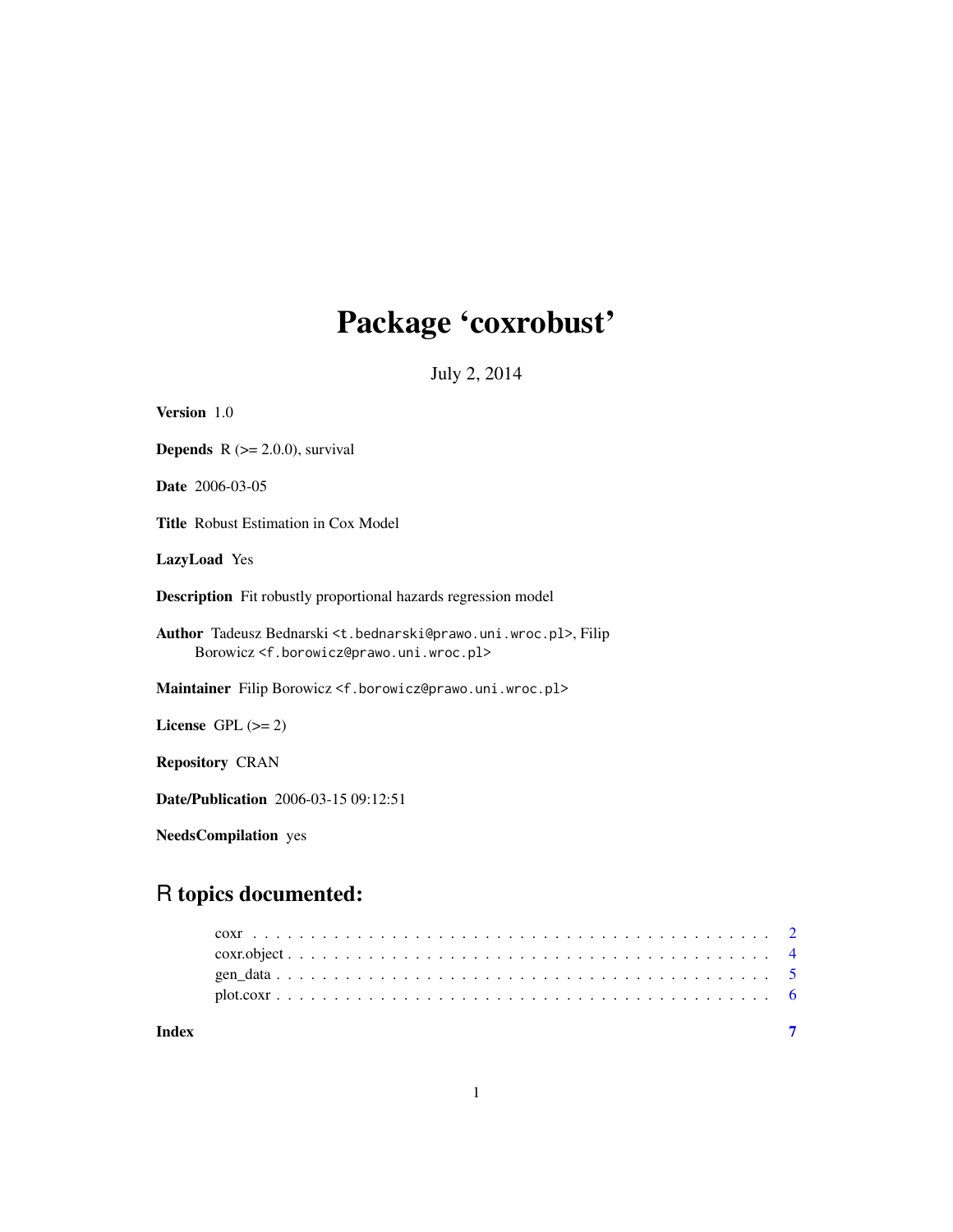Fits efficiently and robustly Cox proportional hazards regression model in its basic form, where explanatory variables are time independent with one event per subject. Method is based on a smooth modification of the partial likelihood.

#### Usage

```
coxr(formula, data, subset, na.action, trunc = 0.95,
     f.weight = c("linear", "quadratic", "exponential"),
     singular.ok = TRUE, model = FALSE)
```
#### Arguments

| formula     | a formula object, with the response on the left of a $\sim$ operator, and the terms<br>on the right. The response must be a survival object as returned by the Surv<br>function.                                                                                                                                                                                                                                                |
|-------------|---------------------------------------------------------------------------------------------------------------------------------------------------------------------------------------------------------------------------------------------------------------------------------------------------------------------------------------------------------------------------------------------------------------------------------|
| data        | a data frame in which to interpret the variables named in the formula, or in the<br>subset.                                                                                                                                                                                                                                                                                                                                     |
| subset      | expression saying that only a subset of the rows of the data should be used in the<br>fit.                                                                                                                                                                                                                                                                                                                                      |
| na.action   | a missing-data filter function, applied to the model.frame, after any subset argu-<br>ment has been used.                                                                                                                                                                                                                                                                                                                       |
| trunc       | roughtly, quantile of the sample $T_i exp(\beta' Z_i)$ , it determines the trimming level<br>for the robust estimator                                                                                                                                                                                                                                                                                                           |
| f.weight    | type of weighting function, default is "quadratic"                                                                                                                                                                                                                                                                                                                                                                              |
| singular.ok | logical value indicating how to handle collinearity in the model matrix. If TRUE,<br>the program will automatically skip over columns of the X matrix that are linear<br>combinations of earlier columns. In this case the coefficients for such columns<br>will be NA, and the variance matrix will contain zeros. For ancillary calculations,<br>such as the linear predictor, the missing coefficients are treated as zeros. |
| model       | a logical value indicating whether model frame should be included as a compo-<br>nent of the returned value.                                                                                                                                                                                                                                                                                                                    |

#### Details

The method consists in maximization of an objective function which is a smooth modification of the partial likelihood. Observations with excessive values of  $\Lambda(T)exp(\beta'Z)$ , where  $\Lambda$  is the cumulated hazard,  $\beta$  vector of parameters, Z explanatory variables and T possibly censored survival time, are down-weighted. Both  $\Lambda$  and  $\beta$  are iteratively robustly estimated.

#### <span id="page-1-1"></span><span id="page-1-0"></span>2 coxr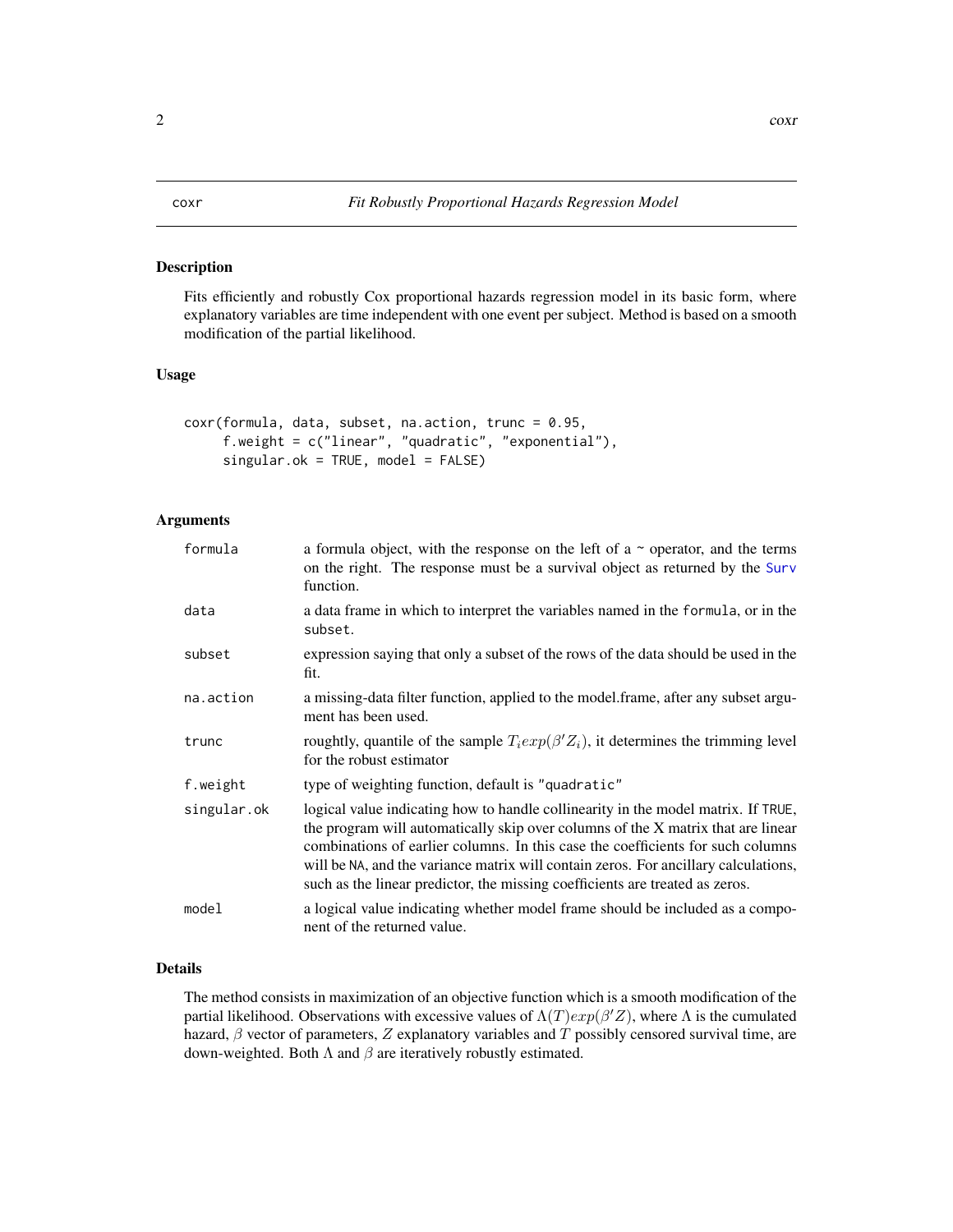#### <span id="page-2-0"></span> $\frac{1}{3}$

Numerical results are supported by a graphical tool plot, which in a series of 5 graphs let us compare how well data are explained by the estimated proportional hazards model with non-robust (black color) and robust method (green color). The first graph shows standardized difference of two estimated survival functions; one via the Cox model and the other via Kaplan Meier estimator. The following four graphs show the same differences for four strata, defined by the quartiles of the estimated linear predictor. Comparison of estimation results along with analysis of the graphs leads frequently to a very detailed information about the model fit (see examples).

#### Value

An object of class coxr. See coxr. object for details.

#### References

Bednarski, T. (1993). Robust estimation in Cox's regression model. Scandinavian Journal of Statistics. Vol. 20, 213–225.

Bednarski, T. (1989). On sensitivity of Cox's estimator. Statistics and Decisions. 7, 215–228.

Grzegorek, K.(1993). On robust estimation of baseline hazard under the Cox model and via Frechet differentiability. Preprint of the Institute of Mathematics of the Polish Academy of Sciences.518.

Minder, C.E. & Bednarski, T. (1996). A robust method for proportional hazards regression. Statistics in Medicine Vol. 15, 1033–1047.

#### See Also

[coxph](#page-0-0), [coxr.object](#page-3-1), [gen\\_data](#page-4-1), [plot.coxr](#page-5-1), [Surv](#page-0-0)

#### Examples

```
# Create a simple test data set using the attached function gen_data
a \leq gen\_data(200, c(1, 0.1, 2), cont = 0.05, p.censor = 0.30)result <- coxr(Surv(time, status) ~ X1 + X2 + X3, data = a, trunc = 0.9)
result
plot(result)
```

```
#use the lung cancer data at Mayo Clinic to
#compare results of non-robust and robust estimation
result <- coxr(Surv(time, status) ~ age + sex + ph.karno + meal.cal + wt.loss, data = lung)
result
plot(result)
```

```
#use the Veteran's Administration Lung Cancer Data
#to compare results of non-robust and robust estimation
result <- coxr(Surv(time,status) ~ age + trt + celltype + karno + diagtime + prior, data = veteran)
result
plot(result)
```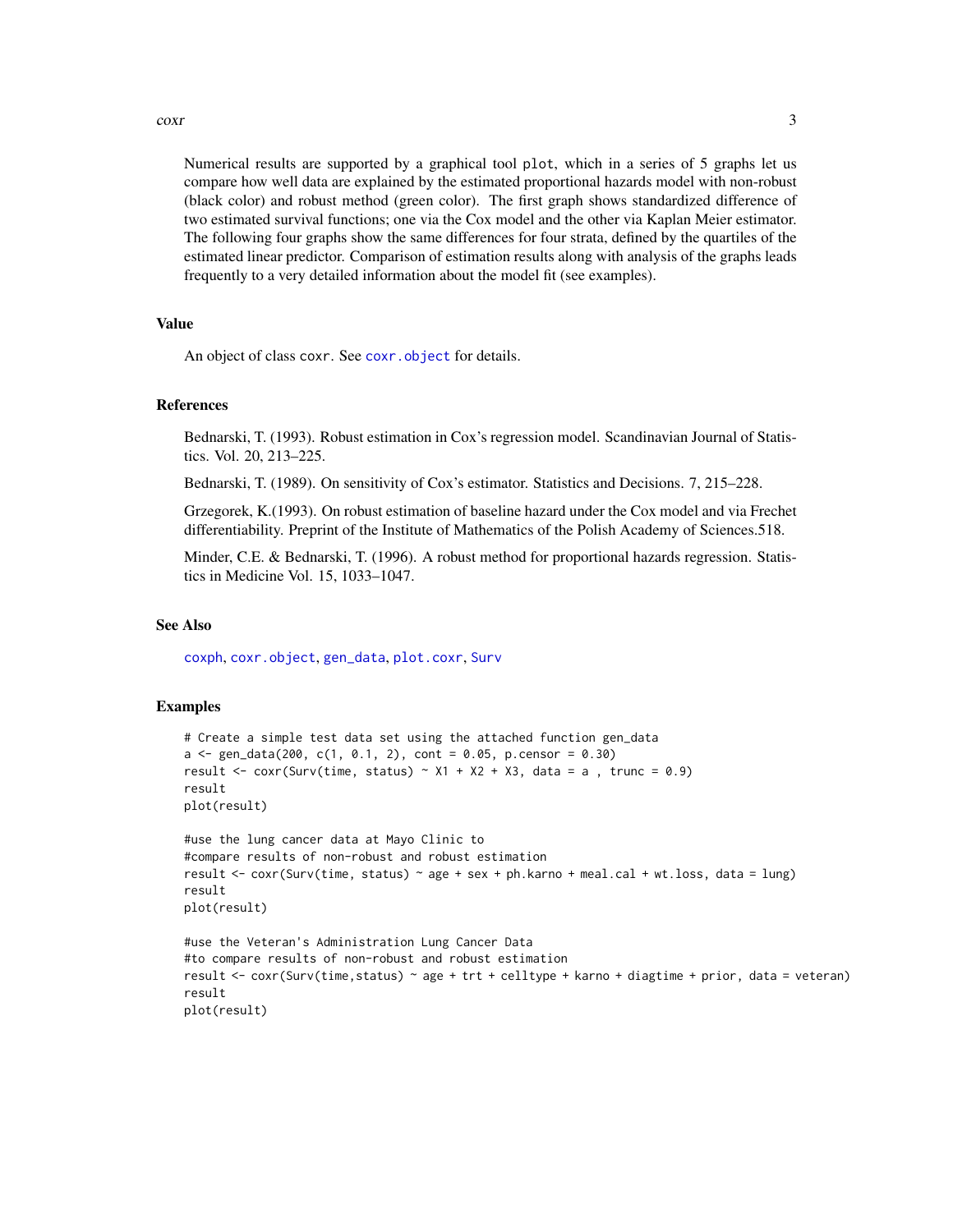<span id="page-3-1"></span><span id="page-3-0"></span>

This class of objects is returned by coxr function to represent efficiently and robustly fitted proportional hazards regression model. Objects of this class have methods for the functions print, plot and predict.

#### Value

The following components must be included in a legitimate coxr object.

| coefficients     | robust estimate of the regression parameter.                                                                                                                |  |  |  |  |  |
|------------------|-------------------------------------------------------------------------------------------------------------------------------------------------------------|--|--|--|--|--|
| ple.coefficients |                                                                                                                                                             |  |  |  |  |  |
|                  | non-robust (efficient) estimate of the regression parameter.                                                                                                |  |  |  |  |  |
| var              | an approximate variance matrix of the coefficients (estimated robustly). Rows<br>and columns corresponding to any missing coefficients are set to zero.     |  |  |  |  |  |
| ple.var          | an approximate variance matrix of the coefficients (estimated non-robustly).<br>Rows and columns corresponding to any missing coefficients are set to zero. |  |  |  |  |  |
| lambda           | cumulated hazard (estimated robustly).                                                                                                                      |  |  |  |  |  |
| lambda.ple       | cumulated hazard (estimated non-robustly).                                                                                                                  |  |  |  |  |  |
| wald.test        | the value of Wald test.                                                                                                                                     |  |  |  |  |  |
| ewald.test       | the value of extended Wald test.                                                                                                                            |  |  |  |  |  |
| skip             | skipped columns.                                                                                                                                            |  |  |  |  |  |
| na.action        | the na. action attribute, if any, that was returned by the na. action routine.                                                                              |  |  |  |  |  |

The object also contain the following, for documentation see the [lm](#page-0-0) object: terms, call, x, y and optionally model.

#### See Also

[coxr](#page-1-1)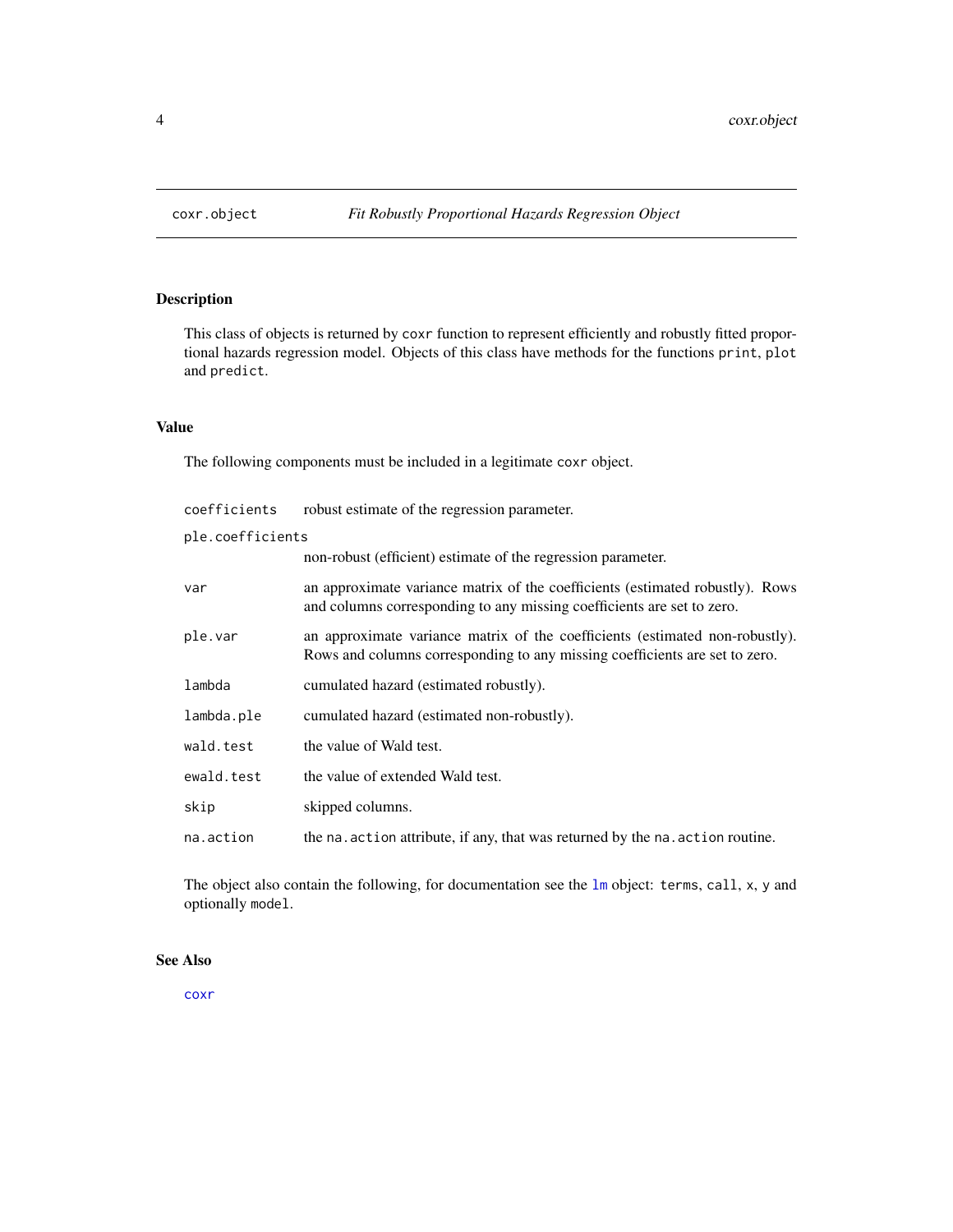<span id="page-4-1"></span><span id="page-4-0"></span>

Generates data set from the proportional hazards regression model without or with contamination.

#### Usage

 $gen_data(n, beta, cont = 0, p.censor = 0)$ 

#### Arguments

|          | number of observations.                |
|----------|----------------------------------------|
| beta     | vector of regression coefficients.     |
| cont     | fraction of contaminated observations. |
| p.censor | probability of censoring.              |

#### Details

Covariates are generated independently, each from the standard normal distribution. Baseline hazard is equal to 1. After generation of survival times, covariates are replaced by independent  $2N(0, 1) + 1$  variables in fraction cont of observations.

#### Value

Data frame containing the following variables:

| time    | vector of survival times.                                                                                    |
|---------|--------------------------------------------------------------------------------------------------------------|
| status  | vector of censoring status.                                                                                  |
| X1, X2, | explanatory variables (their number is determined by the dimension of vector of<br>regression coefficients). |

#### See Also

[coxph](#page-0-0), [coxr](#page-1-1)

#### Examples

gen\_data(50,  $c(2, -2)$ , cont = 0.05)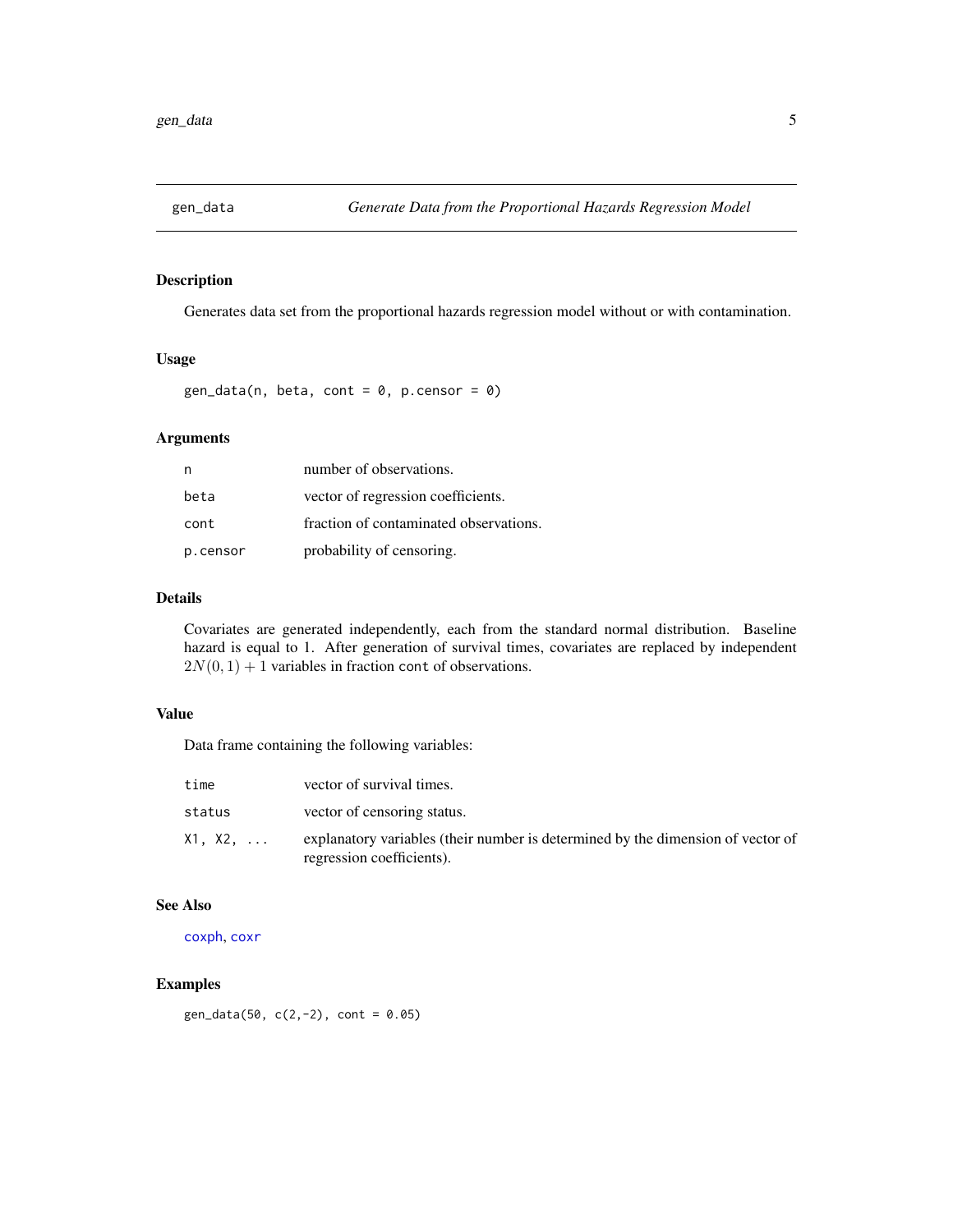<span id="page-5-1"></span><span id="page-5-0"></span>

Graphical tool which in a series of 5 graphs let us compare how well data are explained by the estimated proportional hazards model with non-robust (black color) and robust method (green color). The first graph gives standardized difference of two estimated survival functions; one via the Cox model and the other via Kaplan Meier estimator. The following four graphs show the same differences for four strata, defined by the quartiles of the estimated linear predictor. Comparison of estimation results along with analysis of the graphs leads frequently to a very detailed information about the model fit (see examples).

#### Usage

```
## S3 method for class 'coxr'
plot(x, caption = c("Full data set", "First quartile","Second quartile", "Third quartile", "Fourth quartile"), main = NULL,
   xlab = "log time", ylab = "standardized survival differences", ...,
   color = TRUE)
```
#### Arguments

| $\mathsf{x}$ | coxr object, typically result of coxr.                       |
|--------------|--------------------------------------------------------------|
| caption      | captions to appear above the plots.                          |
| xlab         | title for the x axis.                                        |
| ylab         | title for the y axis.                                        |
| main         | overall title for the plot.                                  |
|              | other parameters to be passed through to plotting functions. |
| color        | if FALSE grayscale mode is used.                             |

#### See Also

[coxr](#page-1-1)

#### Examples

```
#use the lung cancer data at Mayo Clinic
#to compare results of non-robust and robust estimation
result <- coxr(Surv(time, status) ~ age + sex + ph.karno + meal.cal + wt.loss, data = lung)
plot(result, main = "Mayo Clinic Lung Cancer Data")
```